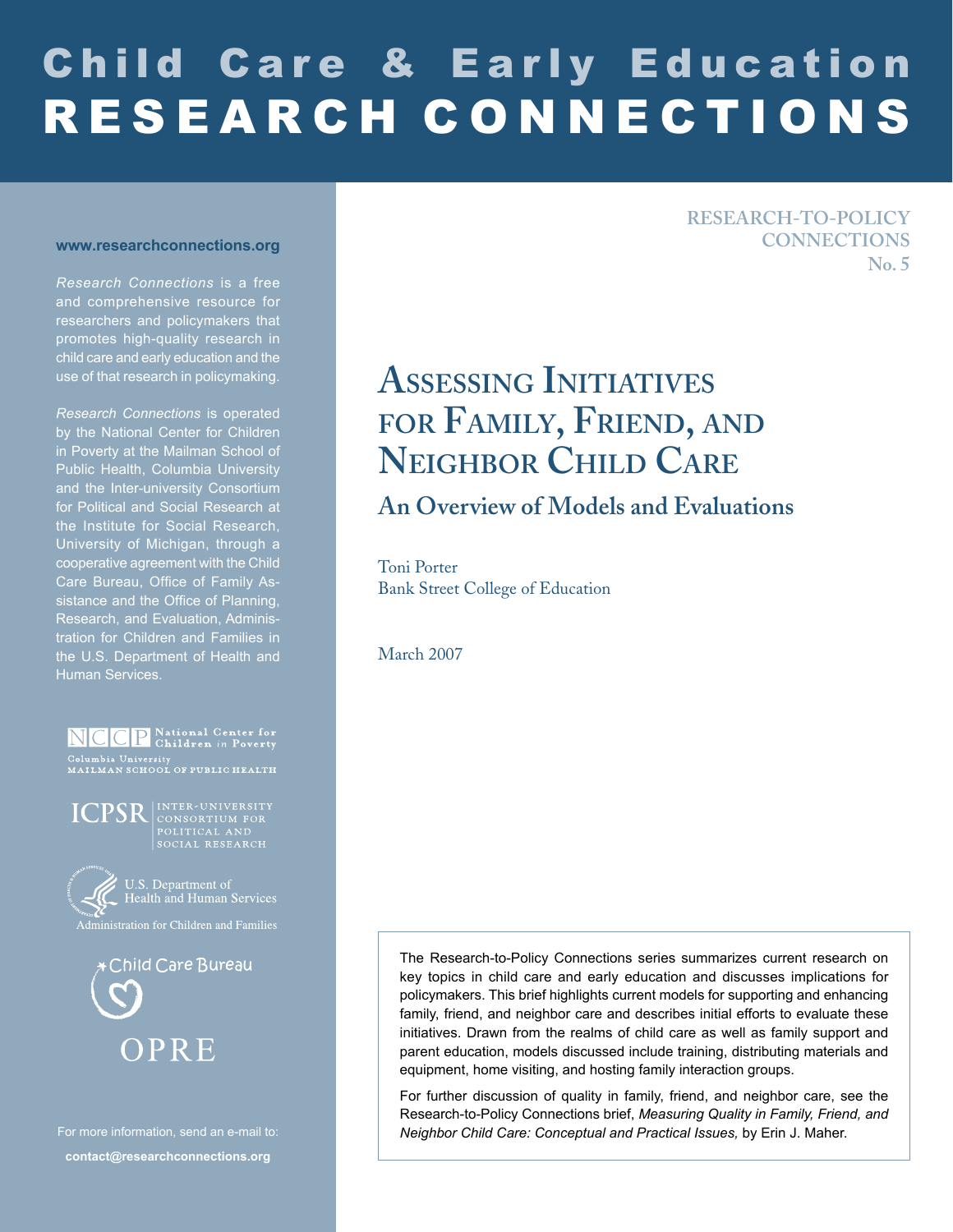## **Growing Awareness of Family, Friend, and Neighbor Care**

Child care provided by family, friend, and neighbor (FFN) caregivers—home-based child care that is legally exempt from regulation—is of growing interest to parents and policymakers for several reasons.1 Chief among them is that it is the most common type of child care for children under age 5 whose parents work (Maher & Joesch, 2005; Snyder, Dore, & Adelman, 2005). Nearly half of all children spend their days—and sometimes their nights—in these types of settings (Boushey & Wright, 2004); nearly a quarter of children whose care is subsidized by Child Care and Development Funding (CCDF) also use these arrangements (U.S. Child Care Bureau, 2006).<sup>2</sup>

Additionally, in recent years, the question of what kinds of child care programs best prepare children for kindergarten has emerged as a dominant issue in the early care and education public policy agenda. It has been propelled, in large part, by two factors: the national focus on children's school achievement and the widespread creation of state-funded prekindergarten programs for 3- and 4-year-old children. One of the consequences of these trends is increasing attention to outcomes for young children, especially their readiness for school. All early childhood programs now face the challenge of demonstrating that they produce positive results.

Growing awareness that so many children are in these unregulated settings and concerns about school readiness have generated increasing interest in efforts to support these caregivers. More than a quarter of the states now fund initiatives specifically aimed at family, friend, and neighbor child care (Porter & Rivera, 2005).3 Private foundations and federal agencies such as Early Head Start have become engaged as well, providing funding for programs in communities across the country.

What kinds of services do these initiatives offer? How many caregivers participate? Do these efforts have any impact on the caregivers and the children for whom they provide child care? Research can answer these kinds of questions, but information about programs for family, friend, and neighbor caregivers is limited. The field is still in its early stages: many initiatives are less than five years old. There are few published reports about these programs, and they have focused primarily on their implementation rather than their effectiveness (Pausell, Mekos, Del Grosso, Rowand, & Banghart, 2006; Porter & Kearns, 2005a; O'Donnell, Cochran, Lekies, Diehl, Morrissey, Ashley, & Steinke, 2006).

This paper presents an overview of current efforts to document or evaluate initiatives for family, friend, and neighbor child care. The initiatives are grouped into two categories: those that view these caregivers through the child care lens and aim to improve the quality of care that they provide to children; and those that see these caregivers and their care as a natural extension of the family and aim to strengthen it through approaches drawn from parent education or family support. In some cases, the distinction between the models is blurred because the strategies they use are similar. In other cases, initiatives may rely on more than one strategy to achieve their goals irrespective of the model.

The descriptions of each model include information about goals, service delivery strategies, and the information that is commonly collected. Examples of several specific programs are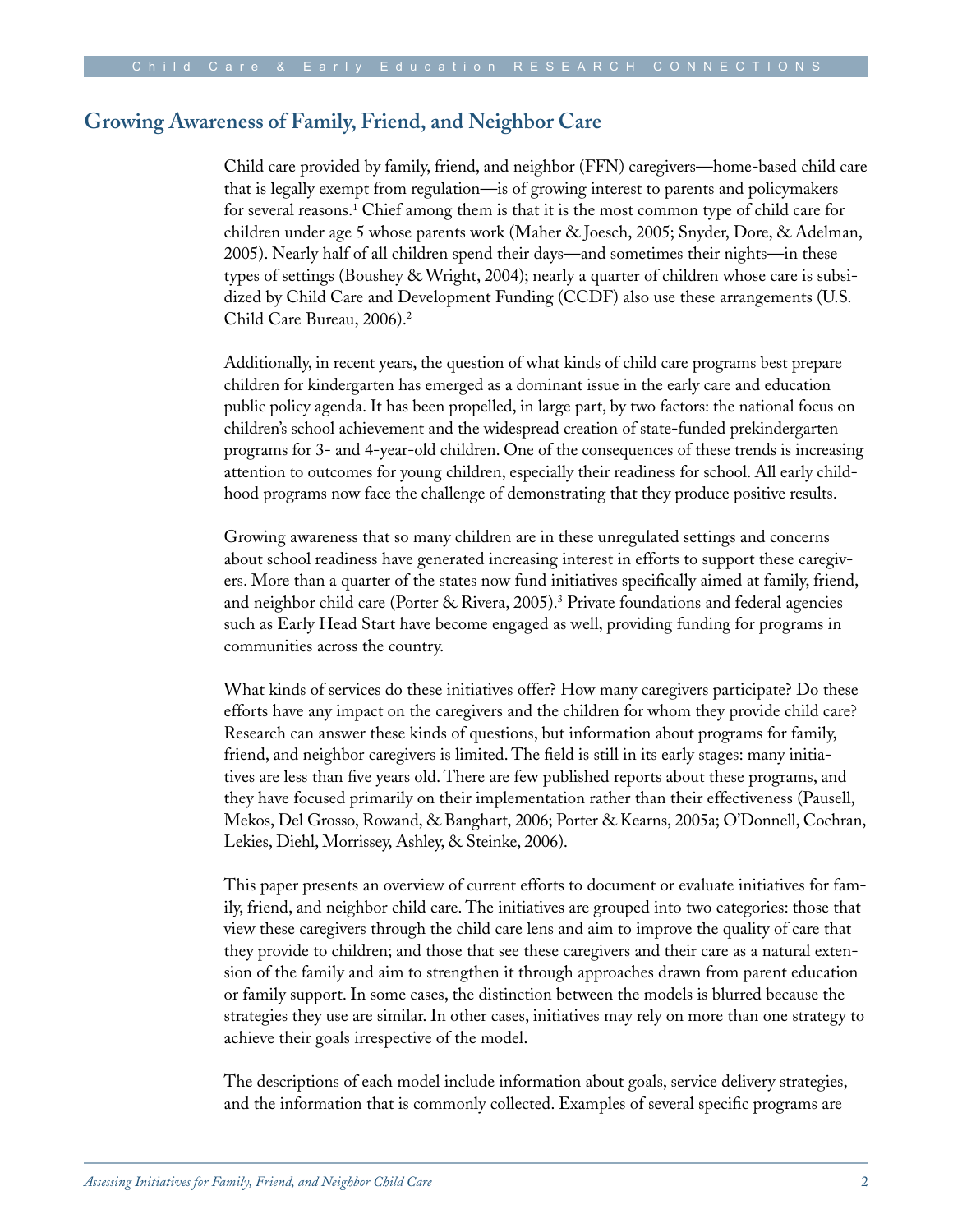provided to illustrate the models. Most of the data are based on interviews with program administrators and staff as well as program reports. If there have been formal evaluations, these are described as well.

### **Models for Supporting Family, Friend, and Neighbor Care**

Research about family, friend, and neighbor caregivers has informed the development of the two primary models for supporting them. It underscores the place that these caregivers hold between parents and regulated family child care providers on the child care continuum, and explains, in part, the rationale for the use of these two approaches.

Data indicate that as many as half of family, friend, and neighbor caregivers are relatives of the children for whom they provide child care. Most of them are grandparents (Anderson, Ramsburg, & Scott, 2005; Brandon, Maher, Joesch, & Doyle, 2002; Layzer & Goodson, 2006). Family, friend, and neighbor caregivers often share the characteristics of the families they serve, although there is wide variation (Susman-Stillman, forthcoming). Like the parents who rely on them for care, many are people of color; some do not use English as their first language. Their income is more likely to be low or high than middle, because this type of care is more commonly used by families with these income levels (Kreader & Lawrence, 2006).

On average, family, friend, and neighbor caregivers provide child care for one or two children (Anderson, Ramsburg, & Scott, 2005; Chase, Schauben, & Shadlow, 2005). Many do this work because they want to help out their families (Anderson, Ramsburg, & Scott, 2005; Brandon, Maher, Joesch, & Doyle, 2002; Chase, Schauben, & Shadlow, 2005; Porter, 1998). They do not see themselves as professional child care providers (Porter, 1998).<sup>4</sup> Surveys and focus groups indicate that these caregivers want to learn more about caring for children, how to keep them safe and healthy, and activities to engage them (Anderson, Ramsburg, & Scott, 2005; Brandon, Maher, Joesch, & Doyle, 2002; Chase, Schauben, & Shadlow, 2005; Porter, 1998; Porter & Kearns, 2005b; Todd & Robinson, 2005). They want this information in a variety of ways through get-togethers, newsletters, and videos. They are also interested in obtaining materials to enhance the care they provide. Books, toys, and art supplies are common requests.

#### **Child Care Models**

#### *Training*

Within the child care system, the most common approach for improving quality in family, friend, and neighbor child care is training (Porter & Kearns, 2005a). The stated objective is usually enhancement of caregivers' knowledge and skills, although some initiatives aim to encourage caregivers to become regulated. Typically, programs use a workshop format with a trainer who has a background in early childhood education and some experience in child care. A few programs rely on a facilitated support group approach. Duration varies, ranging from five weekly 2-hour sessions to as many as 45 hours. Common topics are health; safety and nutrition; child development; language and literacy; and positive guidance. Sometimes sessions on the requirements of regulation are included as well.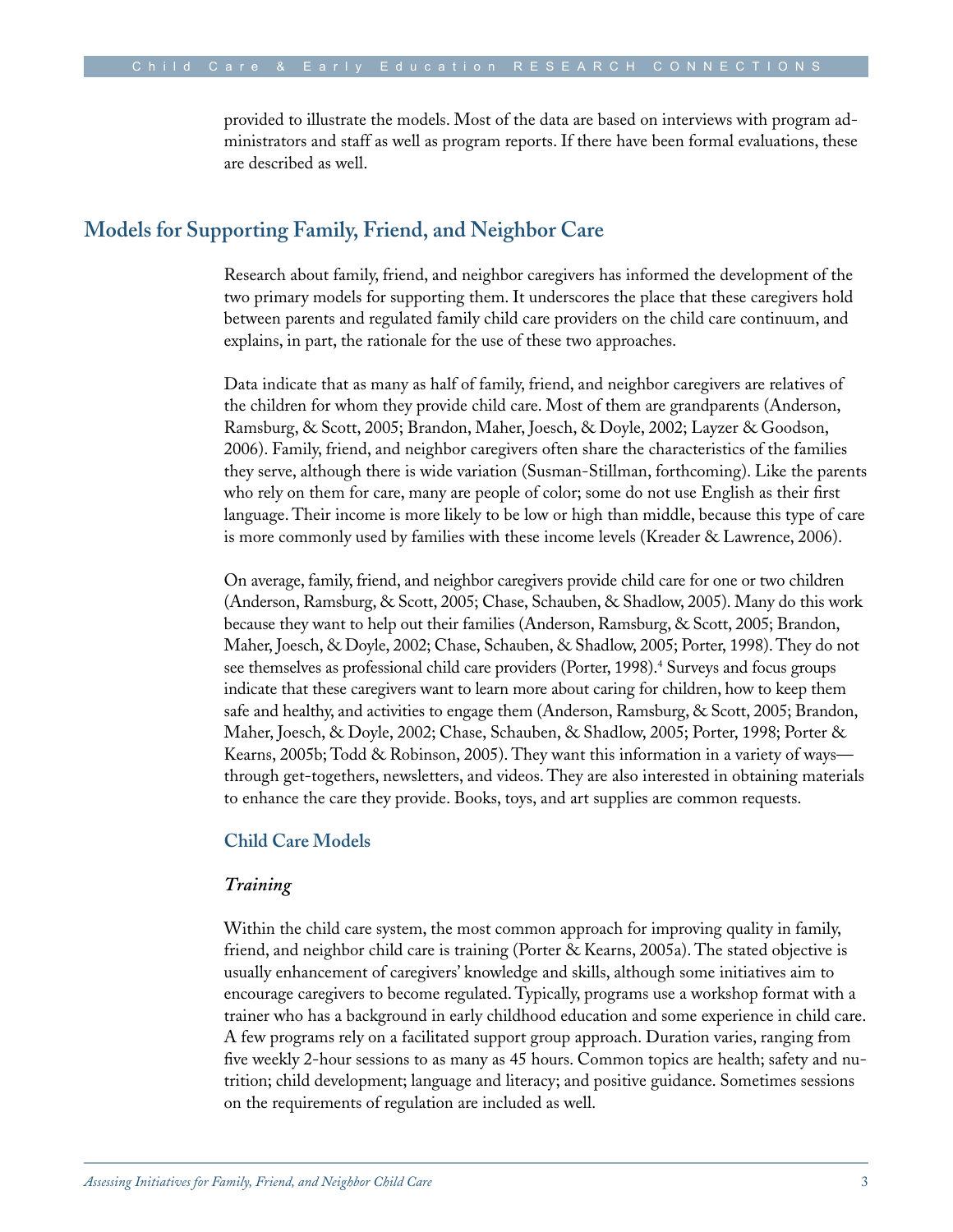Most of the child care initiatives that use training as a strategy are funded with CCDF dollars and are limited to caregivers in the subsidy system (Porter & Kearns, 2005a). A few, like Alabama's Kids and Kin Project and California's License-Exempt Provider Training, are open to all caregivers irrespective of subsidy status. By contrast, privately-funded efforts like the Association of Supportive Child Care's Kith and Kin Project in Arizona generally aim to recruit any family, friend, and neighbor caregiver who provides child care in the community. Initiatives for subsidized caregivers tend to rely on mailings or phone calls to recruit caregivers on the subsidy list, while those that aim to serve a broader population use presentations at schools and agencies in the community, leafleting and door-to-door visits, and partnerships with other organizations such as Head Start as a way to reach caregivers.

Many of these efforts collect data on the number of participants as well as their satisfaction with the program (Pittard, Zaslow, & Porter, 2006; Porter & Kearns, 2005a). Some gather data on participant characteristics as well. A small number use caregiver self-reports or pre/ post surveys to collect information on program impacts. The Arizona Kith and Kin Project, which offers support groups for caregivers, relied on journals maintained by caregivers to obtain information about changes in caregivers' knowledge about caring for children (Welch, 2002). Two other initiatives—New Mexico's Conversations, which also uses support groups as an approach, and Alabama's Kids and Kin Program, which offers training, collected similar information through pre/post tests (Porter, 2006).<sup>5</sup> The evaluation of these programs also included observations of the caregivers with the Child Care Assessment Tool for Relatives (CCAT-R), a new instrument specifically designed to evaluate relative child care (Porter, Rice, Mabon & Sprachman, 2005), to assess the program's effect on caregiver practice.<sup>6</sup>

#### *Distribution of Materials and Equipment*

Providing materials and equipment to caregivers is another strategy that states use to improve child care quality in family, friend, and neighbor care (Porter & Kearns, 2005a). Here the explicit objective is to enhance the health and safety of the environment or to provide stimulating materials for children. (Some training and home visiting programs also provide materials to supplement their services.)

Most of these efforts aim to serve caregivers in the subsidy program. Distribution depends on the nature of the materials. Kits with safety items such as fire extinguishers and First Aid kits as well as other materials such as books and manipulatives are usually provided at a location in the community or delivered to the caregivers' homes. If the materials are limited to books and activity sheets, they are often sent through the mail.

Like the initiatives that use training as a strategy, these efforts commonly collect data about the number of participants who receive the materials as well as their satisfaction with them (Porter & Kearns, 2005a). A few programs have also gathered information about effects. Learning to Grow, which provides monthly activity packets for subsidized caregivers in Hawai'i, for example, asks participants to return feedback forms indicating how they used the materials. The incentive for responding is a free book (Fong, 2006).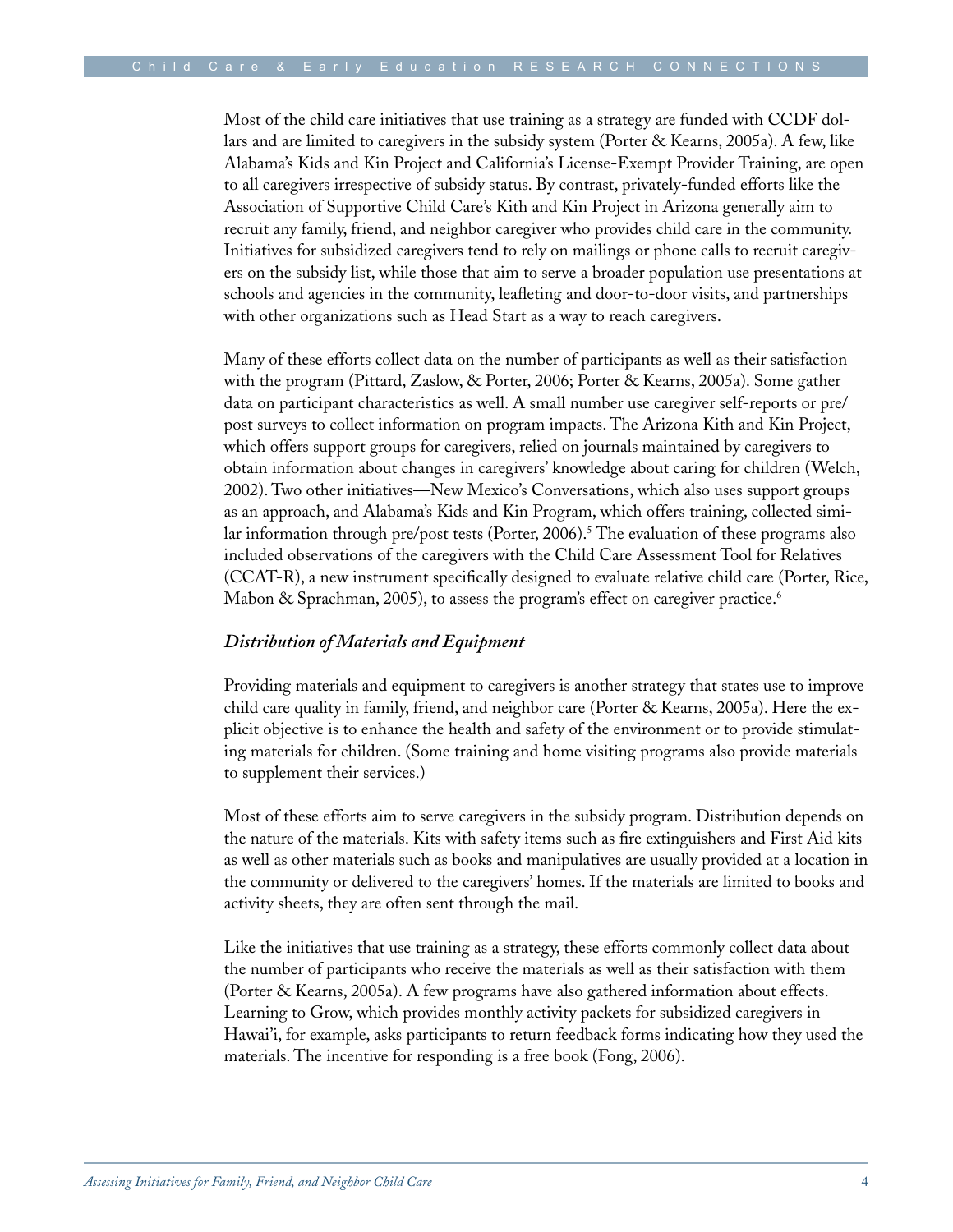#### *Home Visiting*

A small number of initiatives in the child care system rely on home visiting as a strategy to support family, friend, and neighbor caregivers (Porter & Kearns, 2005a). For the most part, these efforts, like those that use training or distribute materials, are limited to subsidized caregivers.7 The goals of these programs vary. Some aim to improve child care quality by increasing caregiver knowledge and skills; others aim to improve the quality of home health and safety or children's nutrition. Still others aim to link caregivers to other agency resources such as training and a newsletter. A few have the goal of enhancing the caregivers' support for preparing children for school.

There is some variation in the duration and intensity of these programs. Those that intend to connect caregivers to resources are often limited to one visit, sometimes followed by a phone call. Those that aim to enhance caregiver-child interactions offer these services on a biweekly or monthly schedule, with two-hour visits on average. Some programs supplement the home visits with group meetings that are offered on a monthly or quarterly basis and also provide materials to the caregivers. Staff members generally have some child care experience and formal early childhood education; some have additional training in home visiting. In most cases, the only data that are routinely collected relate to program participation, although there are some exceptions. The Cherokee Nation, which provides monthly home visits to subsidized caregivers in 14 counties in Oklahoma, uses a caregiver survey to assess changes in practice (Hand, 2006).<sup>8</sup> Another initiative, the Early Head Start Enhanced Home Visiting Pilot, has had a formal outside evaluation (Pausell, Mekos, Del Grasso, Rowand, & Banghart, 2006). The primary focus was the implementation of the program in 23 sites: data were collected on participation rates, participant characteristics, and the type and number of services that were offered. In addition, the evaluation included interviews with program staff as well as focus groups with caregivers and parents, which pointed to some program impacts.9 A sample of 72 caregivers was also observed with the CCAT-R and the Caregiver Interaction Scale (Arnett, 1989) to assess the quality of their care.

#### **Family Support and Parent Education Models**

In the past five years, a number of agencies have created programs that draw from family support or parent education to serve family, friend, and neighbor caregivers. Unlike the child care initiatives, these efforts define their target population broadly as caregivers, that is, parents and grandparents as well as others who provide care for children. Most of these efforts aim to enhance children's readiness for school through enhancing caregivers' awareness of children's development and the role that they play in supporting it. Almost all of them are intended for children from birth to age 5; caregivers can continue to participate as long as they prefer. The two most common models are family interaction and home visiting.

#### *Family Interaction*

In family interaction or "Play and Learn" models, caregivers and children participate together in activities in a center-like setting offered in different sites in the community—schools, churches, family resource centers or other community agencies, even in some cases, shopping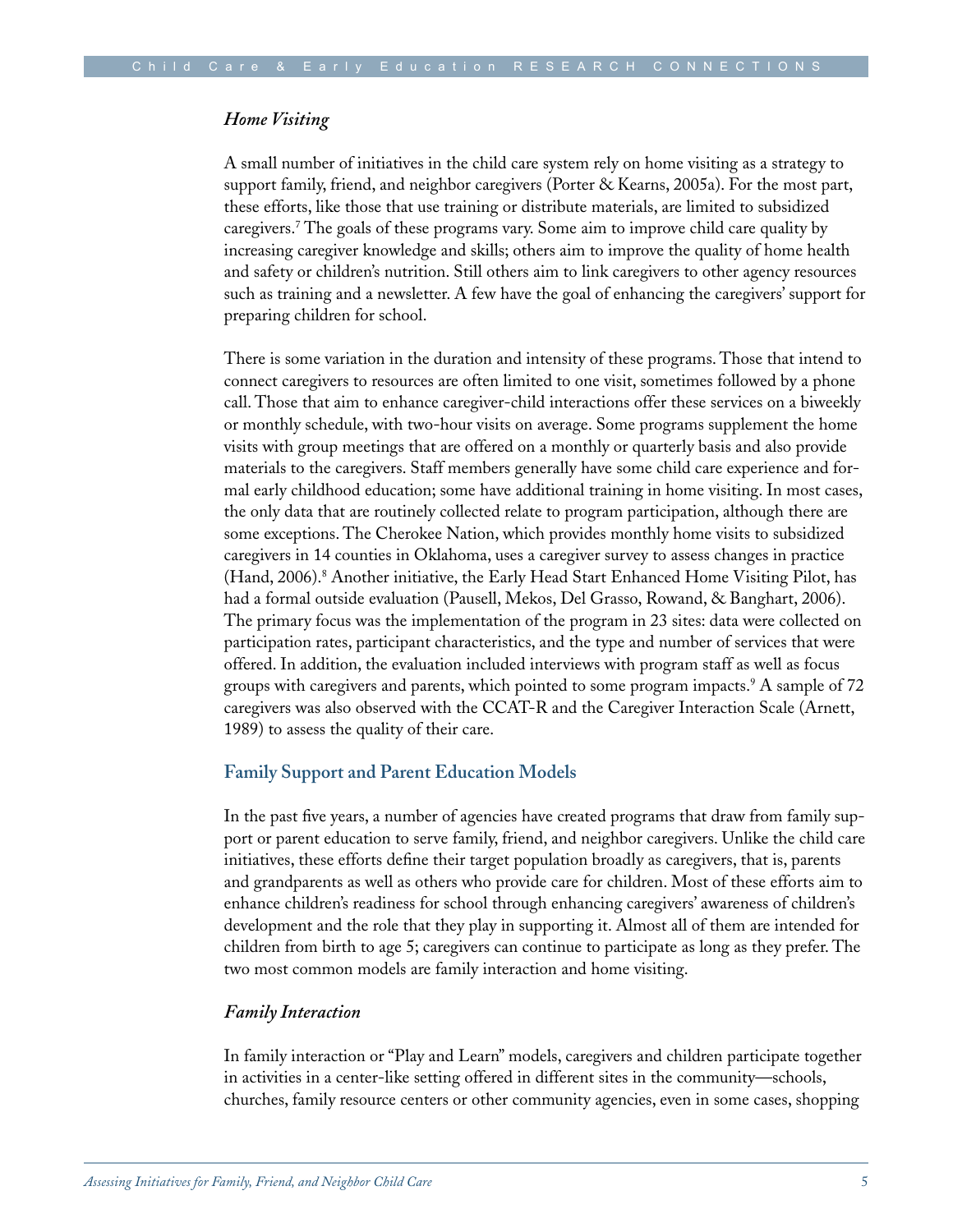centers (O'Donnell et al., 2006). The spaces are equipped with a variety of activity centers that are intended to promote cognitive, language, and physical development. Staff facilitators, whose backgrounds range from early childhood to parent education, model interactions with children for the caregivers.

Many programs are loosely structured. In general, two-hour group activities are offered once or twice a week. Some provide additional resources for the caregivers, including book bags or back packs with materials to take home as well as referrals to social and health services.

Most programs collect some data about the characteristics of the participants as well as their participation rates and satisfaction. A few have gathered information about program effects. The outside evaluation of the Seattle Play and Learn Network, a group of nine agencies that offer "Play and Learn" groups, used a caregiver survey to assess whether caregivers had gained new knowledge as a result of their participation (Organizational Research Services, 2006).10 Tutu and Me, a traveling preschool program in Hawai'i, also surveys caregivers to obtain information about changes in caregiver awareness of how to support children's readiness for school (Omoto & Mossman, 2006).<sup>11</sup> In 2006, it began a formal outside evaluation to examine program impacts on caregiver practice through pre/post observations of 180 participants with the CCAT-R.

#### *Home Visiting*

Like the child care home visiting initiatives that focus on improving caregiver knowledge and skills, these models draw from parent education approaches. Through weekly, biweekly, or monthly visits, they aim to enhance caregiver capacity to support children's school readiness.<sup>12</sup> These programs use a variety of curricula, most often Parents as Teachers (Parents as Teachers National Center, 1990).<sup>13</sup> Staff members are trained in the curriculum as well as home visiting skills.

Home visiting as an intervention for family, friend, and neighbor caregivers is also the focus of two formal evaluations of program effectiveness. Caring for Quality in Rochester, New York, is testing Parents as Teachers as an approach (McCabe, 2006). The evaluation consists of a random assignment design with a mixed group of family, friend, and neighbor caregivers and regulated family child care providers. Two-thirds of the participants (both family, friend, and neighbor caregivers and regulated family child care providers) were assigned to the program group, the others to a control group. The study includes a variety of measures, including observations of caregiver practice with the Family Day Care Rating Scale (Harms & Clifford, 1984) and the Caregiver Interaction Scale.14 The other evaluation is examining the Promoting First Relationships curriculum (Kelly, Zuckerman, Sandoval, & Buehlman, 2003), which was originally designed to support homeless families, with a sample of 20 low-income grandmothers who participate in home visits or group sessions (Maher, 2006). The pre/post design includes surveys, interviews, and observations of caregivers with the Nursing Child Assessment Satellite Training and Interaction Teaching Scale (Barnard, 1994).15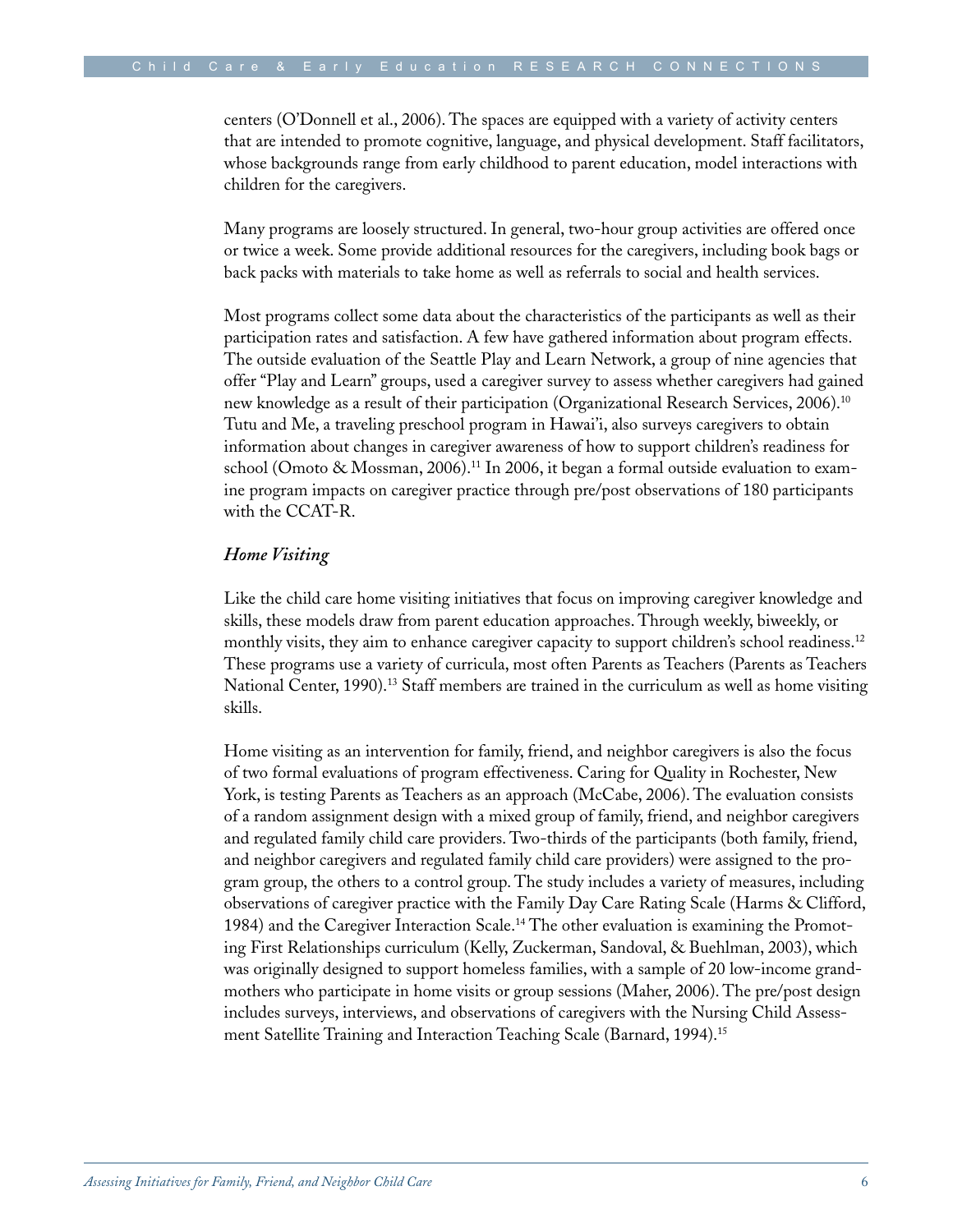#### **Conclusion**

Whether their objective is to improve child care quality or to enhance caregivers' understanding of their role as early educators, most of the initiatives for family, friend, and neighbor caregivers aim to enhance children's school readiness. The vast majority are relatively new; most have been developed since 2000. Evidence about their results is limited. Anecdotal data seem to indicate that caregivers respond better to recruitment strategies that are grounded in the community and that have a personal element rather than more formal approaches such as mailings. But there have been no systematic efforts to understand the approaches that work for specific groups of caregivers under specific conditions. There is some indication that these initiatives can have an effect on caregiver knowledge and practice, but the data are largely based on self reports. There is little evidence of whether particular strategies are more effective than others, or, for those initiatives that use multiple strategies, those that work and those that do not. With the exception of several small evaluations, no studies have examined impacts on practice through observations of the caregivers, nor has there been any research on the outcomes of children in these initiatives.

It may be too early to evaluate these efforts, because so many of them are early in their implementation phase. There are also challenges in conducting these evaluations because there is no consensus about the indicators of quality in these settings or the measures that can be used to assess them (Maher, forthcoming). Data are needed to understand how these programs work, their strengths and their weaknesses with specific populations of caregivers, and, equally important, their effectiveness, because family, friend, and neighbor care—whether it is viewed as child care or family support—plays an essential role in the lives of young children.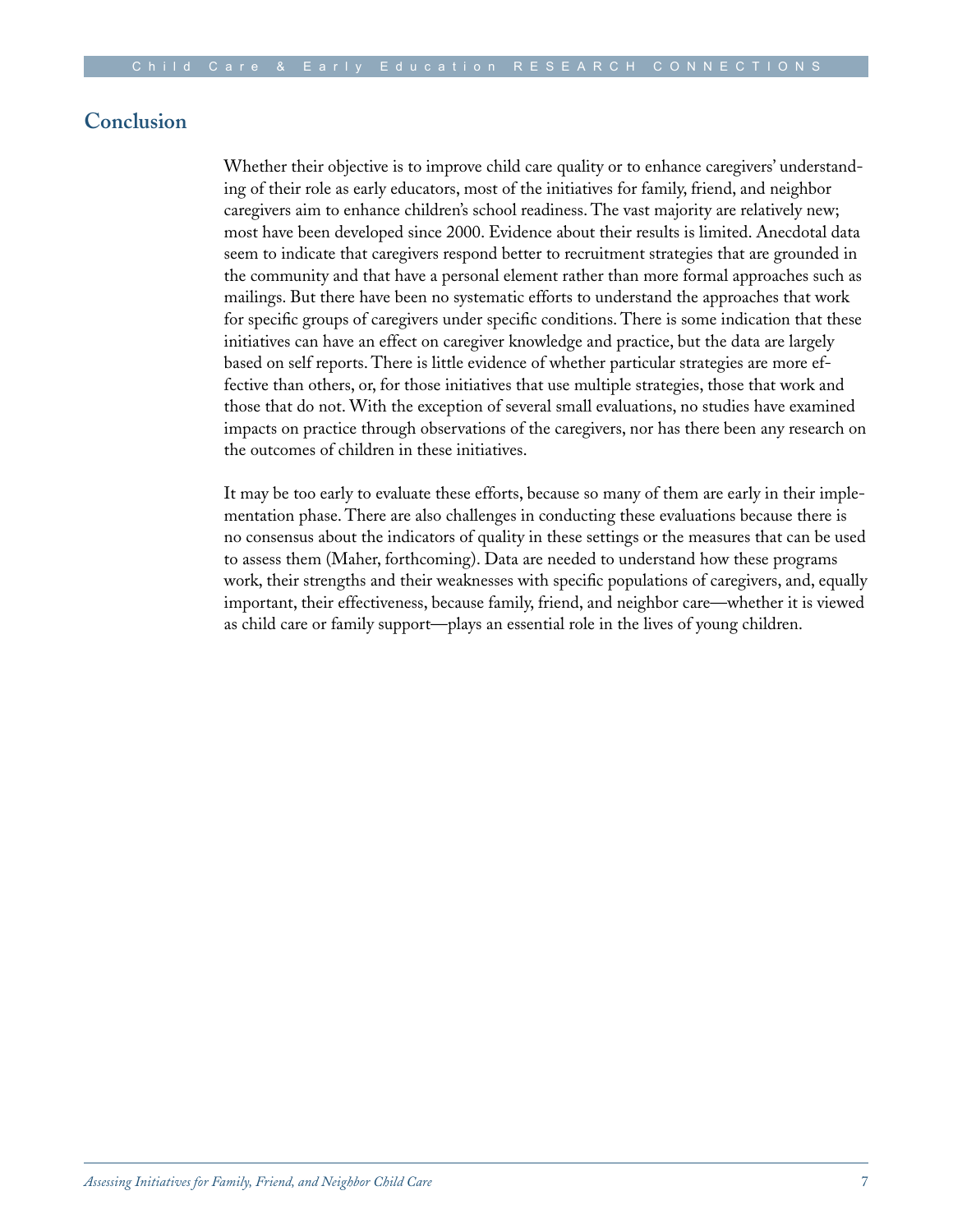#### **References**

Anderson, S. G., Ramsburg, D. M., & Scott, J. (2005). *Illinois study of license-exempt child care: Final report*. Urbana-Champaign, IL: University of Illinois at Urbana-Champaign. <www.researchconnections.org/location/ ccrca7350>

Arnett, J. (1989). Caregivers in day care centers: Does training matter? *Journal of Applied Developmental Psychology, 10*(4), 541-552. <www.researchconnections.org/location/ccrca278>

Barnard, K. (1994). *Nursing Child Assessment Satellite Training Parent-Child Interaction Teaching Scale*. Seattle, WA: University of Washington School of Nursing. <www.researchconnections.org/location/ccrca4151>

Boushey, H. & Wright, J. ( 2004). *Working moms and child care*. Washington, DC: Center for Economic and Policy Research. <www.researchconnections.org/location/ccrca3636>

Brandon, R. N., Maher, E., Joesch J., Battelle, J. M., & Doyle, S. (2002). *Understanding family, friend, and neighbor care in Washington state: Developing appropriate training and support*. Seattle, WA: University of Washington. <www. researchconnections.org/location/ccrca207>

Chase, R., Schauben, L., & Shardlow, B. ( 2005). *Family, friend, and neighbor caregivers: Results of the 2004 Minnesota statewide household child care survey*. St Paul, MN: Wilder Research. <www.researchconnections.org/location/ccrca9110>

Fong, G. (2006). *Learning to grow*. Presentation at the National Association for the Education of Young Children Annual Meeting, Atlanta, GA.

Hand, L. (2006). *The Oklahoma tribal connection*. Presentation at the National Alliance for Family, Friend, and Neighbor Child Care Meeting, Atlanta, GA.

Harms, T. & Clifford, R. (1989). *The family day care rating scale*. Chapel Hill, NC: University of North Carolina. <www.researchconnections.org/location/ccrca292>

Kelly, J. F., Zuckerman, T., Sandoval, D., & Buehlman, K. ( 2003). *Promoting first relationships: A curriculum for service providers to help parents and other caregivers meet young children's social and emotional needs*. Seattle, WA: NCAST-AVENUW Publications. <www.ncast.org/p-pfr.asp>

Kreader, J. L. & Lawrence, S. (2006). *Toward a national strategy to improve family, friend, and neighbor child care: Report of a symposium hosted by the National Center for Children in Poverty*. New York: National Center for Children in Poverty, Columbia University Mailman School of Public Health. <www.nccp.org/pub\_ffn06.html>

Layzer, J. & Goodson, B. (2006). *Care in the home: A description of family child care and the experiences of the families and children that use it.* The National Study Of Child Care For Low-Income Families: Wave 1 Report. Washington, DC: U.S. Department of Health and Human Services, Administration for Children and Families. <www.researchconnections.org/location/ccrca11568>

Maher, E. (forthcoming). *Measuring quality in family, friend, and neighbor care: Conceptual and practical issues*. (Research-to-Policy Connections No. 6) New York: Child Care and Early Education Research Connections, National Center for Children in Poverty, Columbia University Mailman School of Public Health.

Maher, E. (August, 2006). Personal communication.

Maher, E. & Joesch, J. (2005). *The prevalence and characteristics of child care provided by family, friends, and neighbors*. Paper presented at the Society for Research in Child Development Biennial Meeting, Atlanta, GA.

McCabe, L. (August, 2006). Personal communication.

O'Donnell, N., Cochran, M., Lekies, K., Diehl, D., Morrissey, T., Ashley, N., & Steinke, P. (2006). *Sparking Connections phase II: A multi-site evaluation of community-based strategies to support family, friend, and neighbor caregivers of children*. New York: Families and Work Institute. <www.researchconnections.org/location/ccrca11182>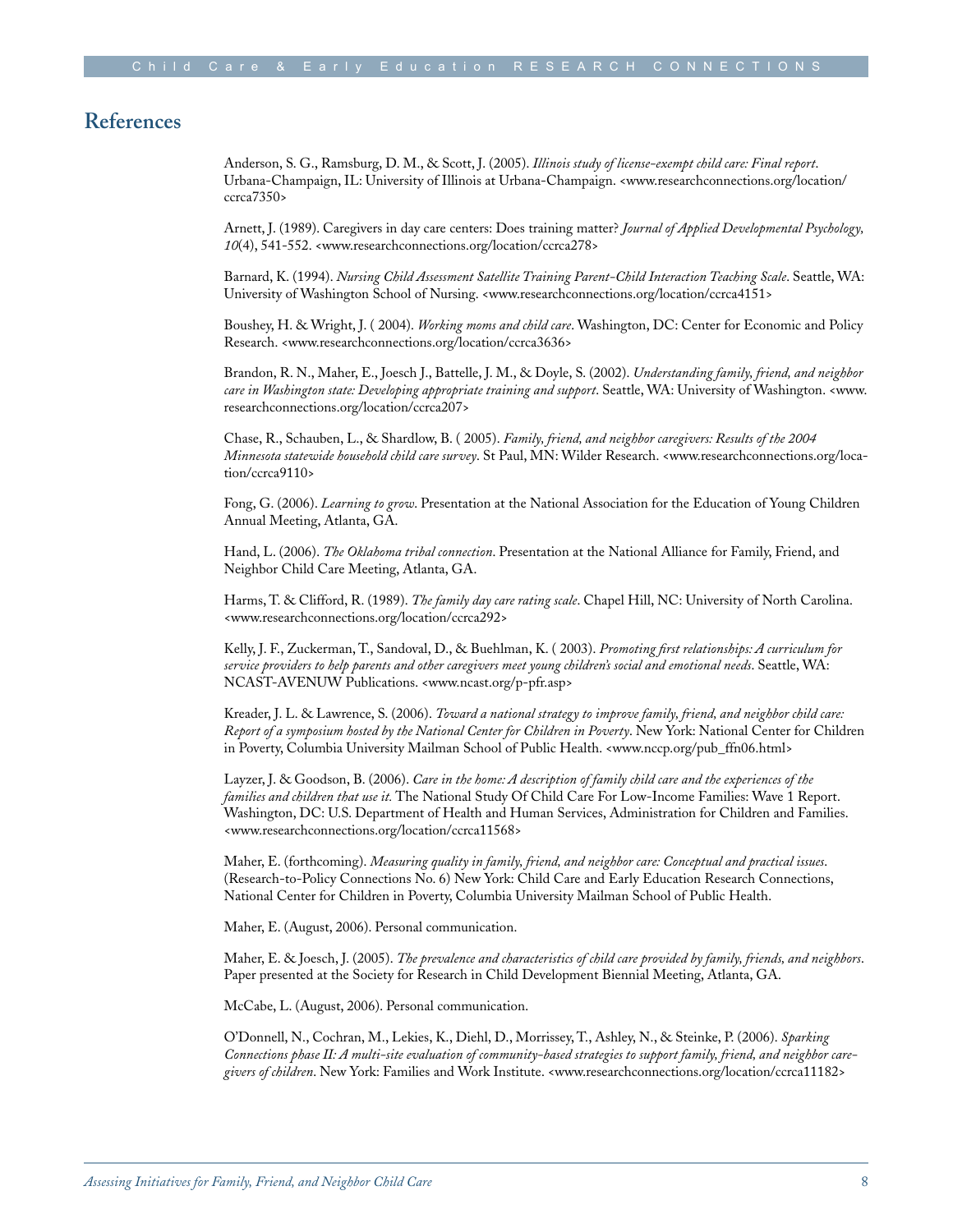Omoto, G. & Mossman, C. (2006). Personal communication.

Organizational Research Services. ( 2006). *Summary of mid-year Play and Learn participant results, January-July, 2006*. Seattle, WA: Organizational Research Services.

Parents as Teachers National Center. (1990). *Program planning and implementation guide, rev.ed*. St. Louis, MO: Parents as Teachers National Center.

Parents as Teachers National Center. (2002). *Supporting care providers through personal visits*. St.Louis, MO: Parents as Teachers National Center.

Pausell, D., Mekos, D., Del Grosso, P., Rowand, C., & Banghart, P. (2006). *Strategies for supporting quality in kith and kin child care: Findings from the Early Head Start Enhanced Home Visiting Pilot Program evaluation final report*. Princeton, NJ: Mathematica Policy Research, Inc. <www.researchconnections.org/location/ccrca11030>

Pittard, M., Zaslow, M., Lavelle, B., & Porter, T. (2006). *Investing in quality: A survey of state Child Care and Development Fund initiatives*. Washington, DC: National Association of State Child Care Administrators and Child Trends. <www.researchconnections.org/location/ccrca9005>

Porter, T. (2006). *Evaluating quality in family, friend, and neighbor child care: Results from two case studies*. Presentation at the National Association of Child Care Resource and Referral Agencies Annual Conference, Washington, DC.

Porter, T. & Kearns, S. M. (2005a). *Supporting family, friend, and neighbor caregivers: Findings from a survey of state policies*. New York: Bank Street College of Education. <www.researchconnections.org/location/ccrca4790>

Porter, T. & Kearns, S. M. (2005b). Family, friend, and neighbor care: Crib notes on a complex issue. In R. Rice, (Ed.), *Perspectives on family, friend, and neighbor child care: Research, programs, and policy*. (pp. 5-13). New York: Bank Street College of Education.

Porter, T., Rice, R., & Mabon, S. (2005). *The child care assessment tool for relatives*. New York: Bank Street College of Education. <www.researchconnections.org/location/ccrca6584>

Porter, T. & Rivera, E. (2005). *Supporting family, friend, and neighbor caregivers: An up-date*. Presentation at the National Alliance for Family, Friend, and Neighbor Child Care Annual Meeting, Washington, DC.

Porter, T. (1998). *Neighborhood child care: Family, friends, and neighbors talk about caring for other people's children*. New York: Bank Street College of Education. <www.researchconnections.org/location/ccrca3639>

Snyder, K., Dore, T. ,& Adelman, S. (2005). *Use of relative care by working parents* (New Federalism: National Survey of America's Families No. 23). Washington, DC: Urban Institute. <www.researchconnections.org/location/ ccrca5334>

Susman-Stillman, A. (forthcoming). *Family, friend, and neighbor care: Current research and future directions*. New York: Child Care and Early Education Research Connections, National Center for Children in Poverty, Columbia University Mailman School of Public Health

Todd, C. & Robinson, V. ( 2005). *Contextual influences on informal caregivers: Implications for training*. Paper presented at the Society for Research in Child Development Biennial Meeting, Atlanta, GA.

U.S. Child Care Bureau. (2006). Table 6 - Child Care and Development Fund Preliminary Estimates: Average Monthly Percentages of Children Served in All Types of Care (FFY 2005). FFY 2005 CCDF Data Tables (Preliminary Estimates). Washington, DC: U.S. Department of Health and Human Services, Administration on Children, Youth, and Families. <www.acf.hhs.gov/programs/ccb/data/ccdf\_data/05acf800/table6.htm>

Welch, N. (2002). *The staying power of kith and kin*. Tempe, AZ: The Insight Group.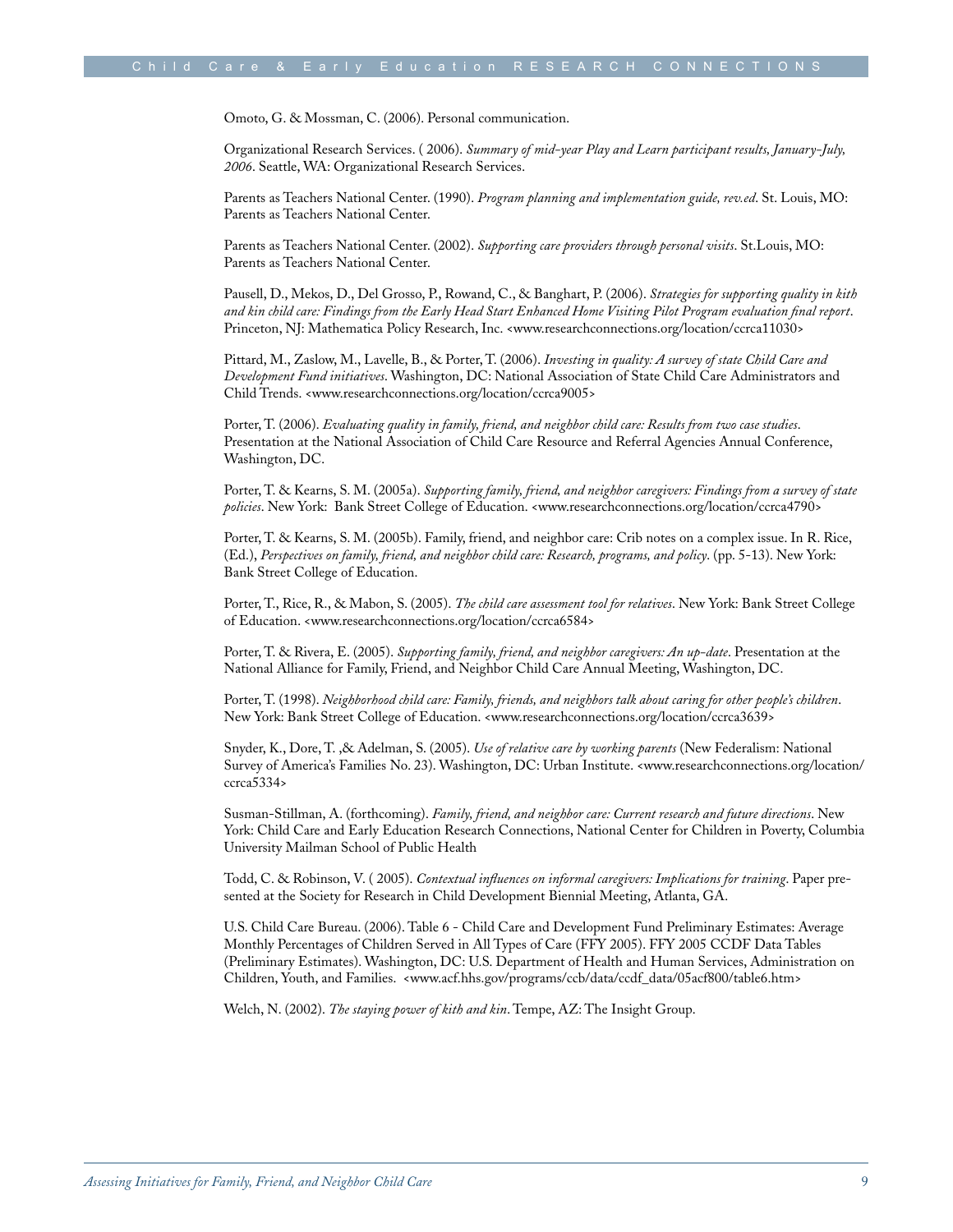#### **Endnotes**

1. In every state, family members—parents, grandparents, aunts, and uncles—are license-exempt if they care for their own children or those of relatives (Porter & Kearns, 2005a). There is, however, wide variation across states in the conditions under which individuals can legally provide child care for children who are not related to them. They apply to the number of children in care at a single time, the number of families who rely on the caregiver for child care, or the amount of time children are in care.

2. State requirements for family, friend, and neighbors who receive public reimbursement for providing child care vary, although states must comply with several federal CCDF regulations (Porter & Kearns, 2005a). State requirements can include self-certification, criminal history, or child abuse and neglect background checks, fingerprinting for caregivers as well as members of their households, mandatory home visits, orientations, or training.

3. Another study found that 19% of 339 state initiatives funded with at least \$1,000 in CCDF-dollars had family, friend, and neighbors as a target population (Pittard, Zaslow, & Porter, 2006).

4. Some research indicates that a small proportion of caregivers, primarily friends and neighbors, are interested in starting their own child care businesses (Todd & Robinson, 2005; O'Donnell et al., 2006)

5. Caregivers in New Mexico showed increased knowledge of learning environments as well as reading, writing, and literacy, while those in Alabama demonstrated increased knowledge of language development and behavior management (Porter, 2006).

6. In New Mexico, caregivers improved on all four CCAT-R factors of nurturing, engagement with the child, and bidirectional and unidirectrional communication, while those in Alabama showed improvement on nurturing and caregiver engagement (Porter, 2006).

7. Examples include Missouri's Project Rural Early Childhood (REACH); Action for Children's Kith and Kin Program; the Cherokee Nation's Home Visiting Program; the Early Head Start Enhanced Home Visiting Pilot; and the Child and Adult Care Food Program.

8. More than half of the participants reported that they read to the children each day, and 90% had obtained CPR training (Hand, 2006).

9. Caregivers reported that they had more information about child development and that they felt less isolated (Pausell, Mekos, Del Grosso, Rowand, & Banghart, 2006).

10. The Seattle evaluation found that at least half of the 582 participants reported an increased understanding of how children learn through play and how to help children "get along" with other children (Organizational Research Services, 2006).

11. Most of the 125 respondents reported that they learned new information about how to support children's school readiness and activities to do at home. In addition, 90% of those who responded indicated that their children had gained new skills, learned how to follow rules, and how to sit in a group (Omoto & Mossman, 2006).

12. One home visiting program also aims to increase caregivers' social support.

13. The Parents as Teachers program was developed in the 1980s to support parents; in 2002, it created a curriculum for family, friend, and neighbor caregivers, Supporting Care Providers through Personal Visits (Parents as Teachers National Center, 2002).

14. Preliminary results with the sample of 60 caregivers show that there were no significant differences in quality between the program group, who participated in home visits twice a month as well as monthly network meetings, and the control group, who only received one home visit and a packet of health and safety information (McCabe, 2006).

15. Preliminary results showed few differences in effects between the group sessions and the home visits: caregivers showed increased awareness of children's needs and better communication with parents (Maher, 2006).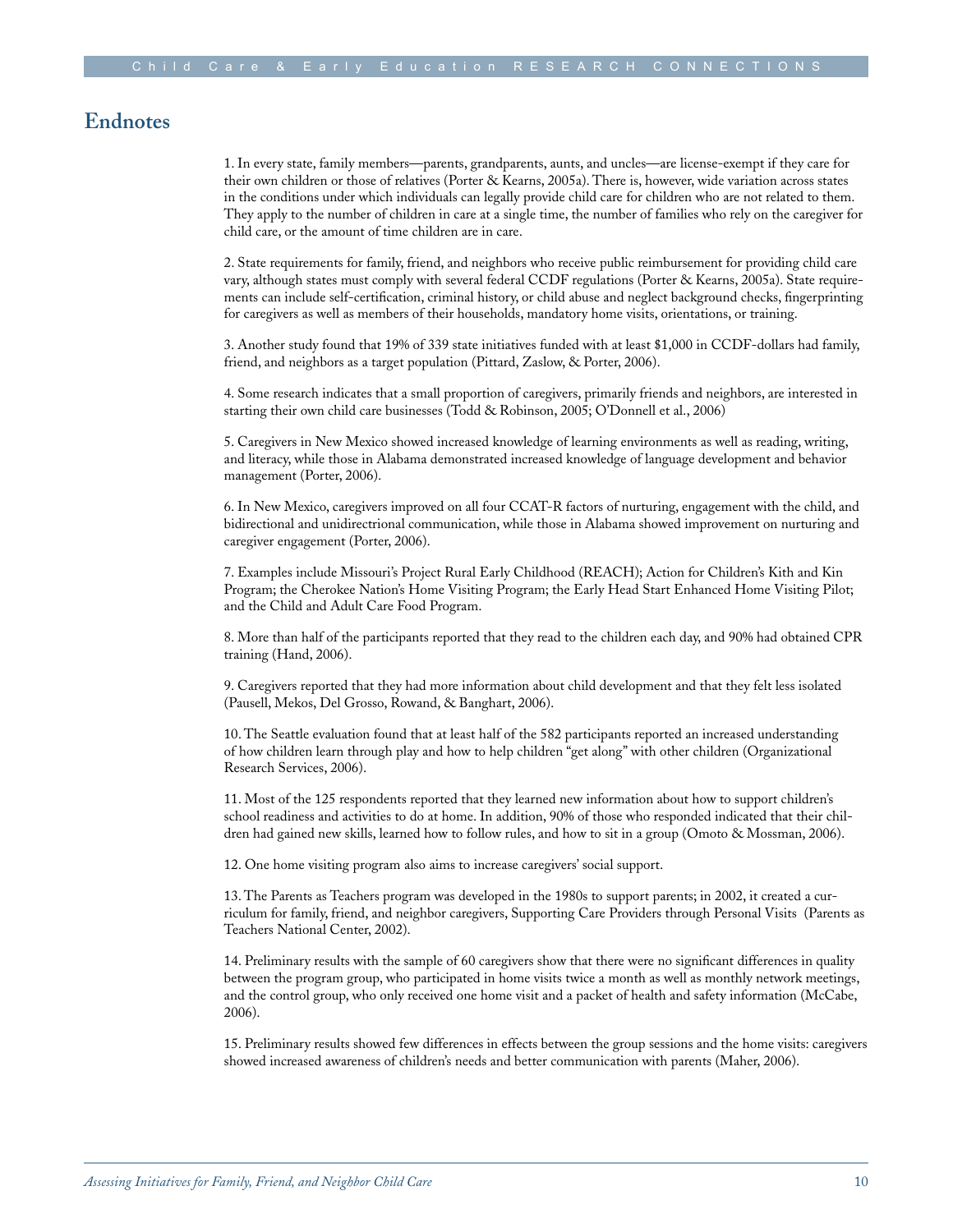This report was made possible by grant number 90YE0063 from the Office of Planning, Research, and Evaluation and the Child Care Bureau, Administration for Children and Families in the U.S. Department of Health and Human Services. The contents are solely the responsibility of the authors and do not represent the official views of the funding agency, nor does publication in any way constitute an endorsement by the funding agency.